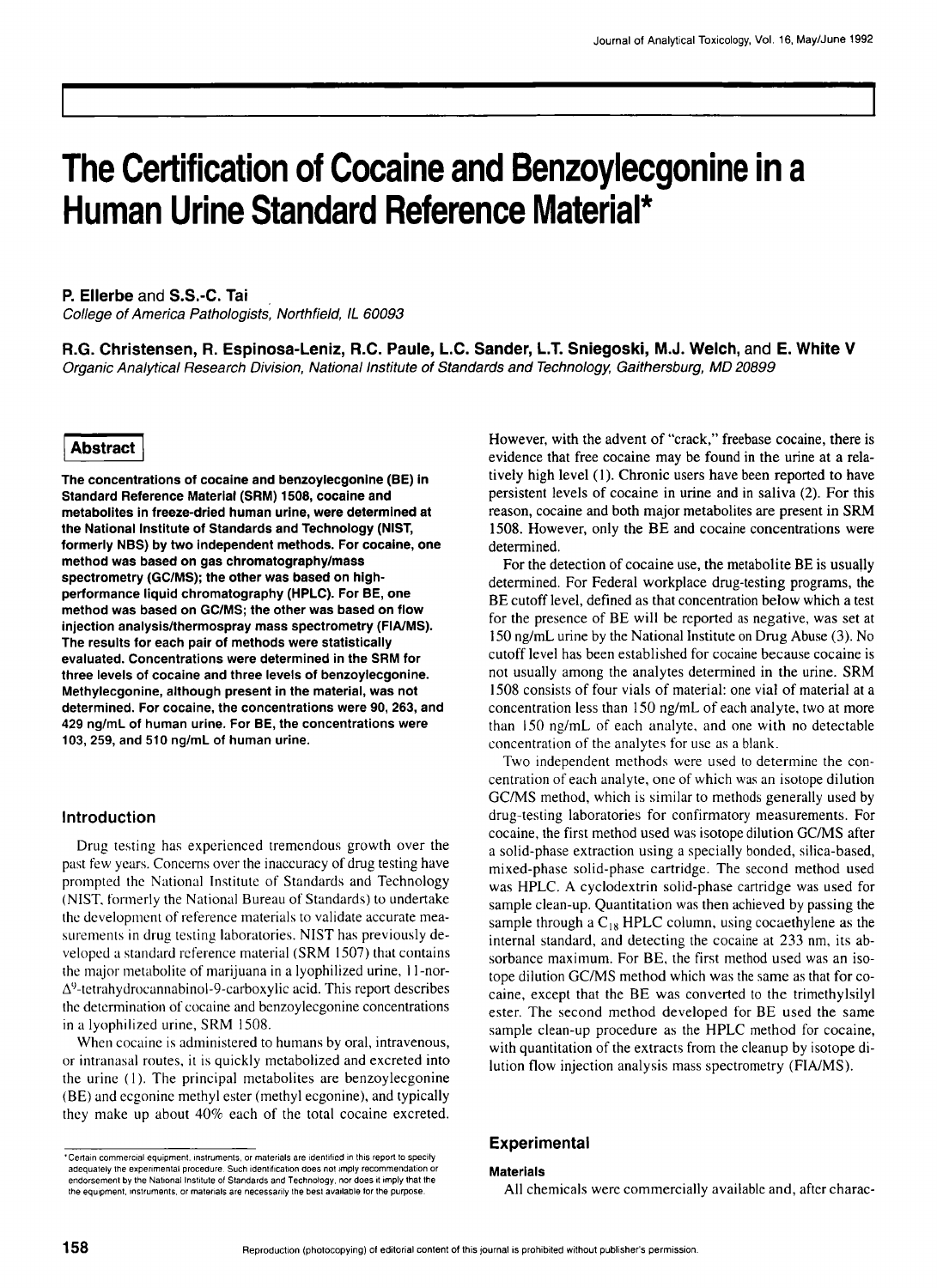terization, were used as received. Analytical valves reported below have been corrected for the measured purities of the cocaine and BE used in the preparation of standards. BE, described by the commercial supplier as being anhydrous, was found to be in the tetrahydrate form. BE- $(N$ -methyl-d<sub>3</sub>) was also a tetrahydrate. Cocaine was the hydrochloride, and cocaine- $(N$ -methyl-d<sub>3</sub>) was the free base.

The BE was verified as the tetrahydrate by Karl Fischer titration. Samples were taken from previously opened and unopened bottles. The measured water content was 20.2%; the calculated value for four water molecules of hydration was 19.94%. The melting point of the BE was also determined. A sample taken from a previously unopened bottle and placed in a dried and sealed melting point tube underwent a change in appearance at  $90^{\circ}$ C with the appearance of water and then underwent final melting at  $193-195^{\circ}$ C. The reported melting point of the anhydrous form is 195 $^{\circ}$ C, and for the tetrahydrate is 86-87 $^{\circ}$ C (4).

The ethyl ester of benzoylecgonine (cocaethylene), chosen as internal standard in the HPLC method, was synthesized by refluxing 127 mg BE for 4 h in about 3 mL ethanol, to which 10 drops of trimethylchlorosilane had been added as a catalyst (HCI source). Then 2 mL of water was added, followed by about 200 mg sodium bicarbonate. The solution was extracted 4 times with 10-mL portions of pentane. The pentane fractions were combined and evaporated to dryness under argon. A white, wax-like solid residue (cocaethylene) was collected. The residue was characterized by HPLC using the method described below, and its molecular weight was confirmed by mass spectrometry. No evidence of BE or other impurities was observed.

Bond-Elut Certify<sup>™</sup> solid-phase extraction cartridges, which contain a specially bonded, silica-based mixed-phase, were obtained from Analytichem International. Cyclodextrin cartridges were obtained from ASTEC. Bakerbond<sup>TM</sup> C<sub>18</sub> wide pore HPLC columns (25 cm  $\times$  4.6 mm, 5-µm particle diameter) were obtained from J.T. Baker.

The material for the SRM was prepared by a commercial supplier from a single all-male urine pool, which was sterile-filtered and divided into four portions. Three of the portions were spiked with appropriate amounts of BE, cocaine, and methyl ecgonine; the fourth was retained as a blank.

#### **GCIMS methods**

Standard solutions of BE were prepared as follows. Stock solutions of BE and deuterated BE (5-6 mg/L, accurately weighed) were made up in water. Two independent preparations of BE stock solutions were used. The first was used for Set l, and the second for Sets 2 and 3. Four BE standards were prepared for each sample set by combining appropriate volumes (0.1-0.9 mL, measured to 0.001 mL) from the BE and deuterated BE stock solutions to make solutions with weight ratios of BE to deuterated BE ranging from about 0.8 to 1.2. The mixtures were dried under nitrogen at  $60^{\circ}$ C and the residue was treated with 100  $\mu$ L of bis(trimethylsilyl)acetamide (BSA) for at least one hour.

Each set consisted of three bottles of lyophilized urine at each of the three levels, plus two bottles of blank. Each bottle of urine was reconstituted with l0 mL of water delivered from a calibrated automatic pipettor. The bottles were allowed to stand for an hour, with occasional gentle swirling. One 5-mL aliquot was taken from each bottle and placed in a 50-mL glass centrifuge tube, and to each tube was added 2 mL of 0.10M phosphate buffer (pH 6) and an appropriate quantity of the deuterated BE spike. The amount of spike was calculated to give an approximately 1:1 ratio of BE to deuterated BE. The samples were mixed, and each sample checked with pH paper. If the pH was not in the range of 4-6, it was adjusted to be within that range. If the pH was outside that range, recovery was poor.

Bond-Elut Certify solid-phase extraction cartridges were used to isolate the BE from the matrix. One cartridge was used per sample. Cartridges were washed with 2 mL methanol, followed by 2 mL 0.1M phosphate buffer (pH 6). Each sample was then slowly aspirated (2-3 mL/min) through a cartridge. The cartridge was then rinsed successively with 3 mL distilled water, 3 mL 0.1M HC1, and finally 9 mL methanol. The BE was eluted with 2 mL of a solution of methylene chloride-isopropyl alcohol (80:20) containing 2% concentrated aqueous ammonium hydroxide, which was made fresh daily and shaken just before use. The eluate was dried under nitrogen, and 100 µL of BSA was added to the vial. Samples were clear and colorless with no debris.

Cocaine samples were prepared in the same manner as the BE samples, with the following exceptions. Cocaine standards were made up in methanol solution. Two independently weighed stock solutions of cocaine were prepared. The first was used for Sets 4 and 5; the second was used for Set 6. A single solution of deuterated cocaine in methanol was used as the spike for standards and samples. At the final step of sample preparation, samples were dissolved in BSA.

The mass spectrometric measurements were made with a triple quadrupole mass spectrometer attached to a GC. The GC injector and transfer line were set to  $270^{\circ}$ C. Helium head pressure was set to about 103 kP (15 psi). The column was a 30-m  $\times$  0.25-mm i.d. nonpolar [95% dimethyl-5%-phenylmethyl-polysiloxane] fusedsilica capillary column of 0.25-um film thickness. Split injections were made with a vent to column flow ratio of 10:l. The GC temperature program used was 1 min at  $235^{\circ}$ C, then 5 min at a gradient of  $11^{\circ}$ C/min up to 290 $^{\circ}$ C.

The mass spectrometer was operated in the electron ionization mode, scanning the third quadrupole. The electron energy was 70 eV and the ion source was set to 200°C. The selected ion monitoring window was set at 0.6 amu. The mass spectrometer filament was turned on an hour before a run was started. The filament was kept on at all times, except when the solvent front came through, so that instrumental conditions were more stable. For both BE and cocaine, the intensities of the molecular ions were too low to be used for measurement. BE was measured at  $m/z$  240 and corresponding  $m/z$  243 because it was the most intense of the higher mass ions and no interferences were evident. Cocaine was measured at  $m/z$  82 and 85 because other fragment ions either had an interference present  $m/z$  (182 and 185) or were too low in intensity. The instrument was programmed to cycle every 100 ms between  $m/z$  82 and 85 until the cocaine peak eluted, and then to cycle between  $m/z$  240 and 243 until the BE peak eluted. The detection limits for this method are 12 ng/mL for BE, and 5 ng/mL for cocaine.

For each set of samples, the following measurement protocol was used. A standard curve was run consisting of single injections of each of the four standards in order of increasing weight ratio. Then duplicate injections of each sample at a particular level were made. Finally, a standard curve was run in reverse weight ratio order. Blanks were run at the end of the set.

For each level, a composite standard curve was prepared by combining the data on the two standard curves run before and after the samples and calculating the regression line. This equation was then used to convert the measured intensity ratios of samples to weight ratios. The weight ratio calculated for each injection was multiplied by the quantity of deuterated compound added to give the concentration for each sample. These concen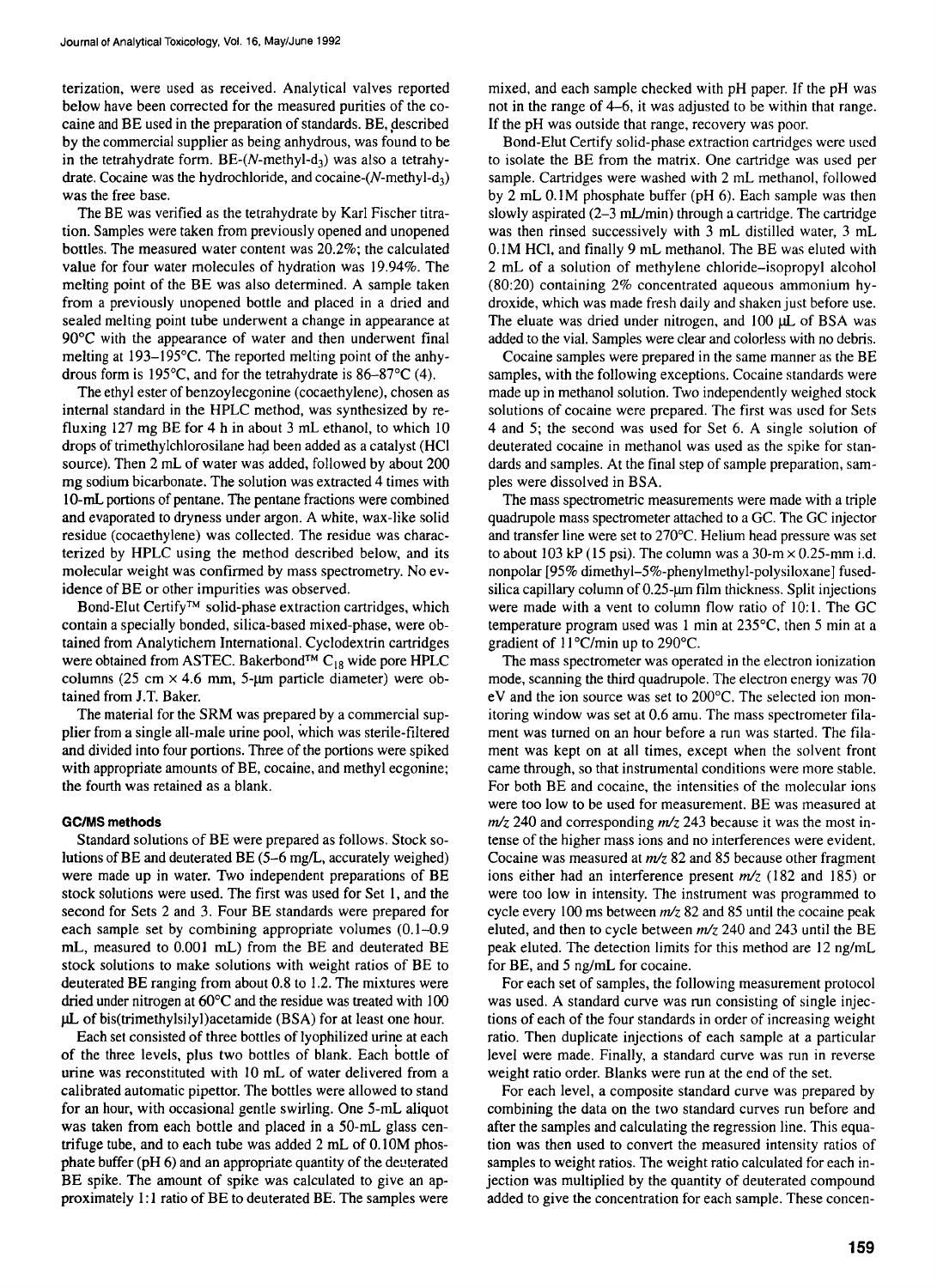trations were combined to give the final answer.

In a separate BE recovery study, reconstituted blank urine was spiked at NIST with BE at 100, 300, and 500 ng/mL. The samples were processed to isolate the BE as described. After the BE was eluted, the eluant for each sample was then spiked with deuterated BE, dried under nitrogen, and derivatized with 100  $\mu$ L of BSA. The samples were analyzed as described. Recovery of BE was 80, 76, and 96% for the 100-, 300-, and 500-µg/mL levels, respectively. Because an isotopically labeled standard was used to spike the samples before the solid-phase extraction, the recovery of the internal standard should be the same as the recovery for the unlabeled compound. Therefore no correction need be made for recoveries.

#### **HPLC method**

Cocaine concentrations in the SRM were determined using the following HPLC method. Three calibration standard solutions were prepared by dilution from common stock solutions. Concentrations in water ranged from about 1.1 to 7.8  $\mu$ g cocaine per milliliter of solution. Standard curves were prepared for each run from blank urine samples spiked with known amounts of cocaine from these solutions; the concentrations of the spiked urines used to generate the standard curves were comparable to those of the reconstituted SRM. Cocaine levels in unknown samples were determined using these calibration curves. The concentrations of the unknowns were determined from a linear regression fit of the spiked urine standards. Quantitation was carried out by the internal standard method. Because of the specificity of the sample cleanup method, an internal standard was selected with similar structure to cocaine, i.e., the ethyl ester of benzoylecgonine (cocaethylene). The retention time of cocaethylene was about 10.3 min; the retention time of cocaine was about 8.2 min. 10 mL of water and 1.00 mL of aqueous internal standard solution (13.83  $\mu$ g/g) were added to each bottle of SRM urine. The same internal standard solution was added to both standards and samples. Cocaine was isolated by solid-phase extraction using cyclodextrin cartridges. The contents of an entire SRM bottle were loaded onto a cyclodextrin cartridge using a 25-mL syringe, assisted by aspiration. The flow rate through the cartridge was approximately 10 mL/min. The cartridge, as recommended by the manufacturer, was not pre-equilibrated with organic solvent. The cartridge was washed with 10 mL of water and aspirated for approximately 2 minutes. Cocaine was eluted from the cartridge using approximately 3 mL methanol. The solvent was evaporated under a stream of argon, and the residue was redissolved in approximately  $60 \mu L$  water and then transferred to a conical sample vial for analysis by HPLC.

Cocaine levels were determined by a gradient elution HPLC method. Gradient elution was used to improve the separation of the analyte from interferences in the urine matrix. A Bakerbond  $C_{18}$  wide-pore column (25 cm  $\times$  4.6 mm, 5-µm particle diameter) bad suitable chromatographic properties (i.e., symmetrical peak shape and adequate retention), and was used in the development of the chromatographic method. The pH of the aqueous mobile phase component was adjusted with a phosphate buffer. A 7.0-g sample of sodium phosphate  $(Na_2HPO_4)$  was added to 1 L HPLC grade water, and the solution was adjusted to pH 2.1 with  $H_3PO_4$ . Separations were carried out at 60 $°C$  using this buffer with acetonitrile, under the following program. Step 1: initial conditions, 95% buffer/5% acetonitrile at a flow rate of 2 mL/min; Step 2: linear gradient to 80% buffer-20% acetonitrile over 5 min followed by a 10-min hold; Step 3: linear gradient to 50% buffer-50% acetonitrile over 1 min; Step 4: a linear gradient to the initial conditions over 1 min, followed by reequilibration for 10 min.

The separation occurred within the first 15 min of the program. The remainder of the program was included to clean and equilibrate the column after each analysis. Detection was at 233 nm. Two or three samples at each of the three levels were analyzed on two different days.

#### **FIA/MS method**

BE in the SRM was also determined by FIA/MS. One bottle of each level plus a blank was analyzed. Each bottle was reconstituted and spiked with an ethanol solution of deuterated BE to a concentration approximating the expected level of BE in the sample; i.e., so that weight ratios of deuterated and unlabeled materials were about one. The blank was spiked at the same concentration as the lowest level sample. Standard solutions were made by spiking water at concentrations approximating those expected in the samples and with the same volume of deuterated BE solution used in the respective samples.

Both the standards and samples were subjected to the cyclodextrin solid-phase extraction used in the HPLC method for cocaine. Aliquots of  $2-10 \mu L$  were injected for analysis. The extract from each bottle was measured 12-13 times.

| Level                             | Set 1 | Set <sub>2</sub>       | Set 3 |
|-----------------------------------|-------|------------------------|-------|
| 100                               | 108   | 108                    | 99    |
|                                   | 105   | 111                    | 93    |
|                                   | 113   | 104                    | 97    |
|                                   | 112   | 110                    | 101   |
|                                   | 102   | 109                    | 97    |
|                                   | 93    | 109                    | 98    |
| Day Avg                           | 105.5 | 108.5                  | 97.5  |
| Overall Average<br>$CV^*$         |       | 103.8<br>3.2%          |       |
| 300                               | 249   | 261                    | 264   |
|                                   | 257   | 239                    | 261   |
|                                   | 237   | 244                    | 269   |
|                                   | 245   | 248                    | 254   |
|                                   | 240   | 253                    | 241   |
|                                   | 229   | 245                    | 240   |
| Day Avg                           | 242.8 | 248.3                  | 254.8 |
| Overall Average<br>$CV^*$         |       | 248.6<br>1.4%          |       |
| 500                               | 535   | 470                    | 459   |
|                                   | 502   | 498                    | 559   |
|                                   | 529   | 468                    | 500   |
|                                   | 508   | 493                    | 519   |
|                                   | 476   | 478                    | 512   |
|                                   | 468   | 471                    | 469   |
| Day Avg<br>Overall Average<br>CV* | 503.0 | 479.7<br>495.2<br>1.6% | 503.0 |

At each level, the three day-averages were averaged and the coefficient of variation of the overall average was calculated from the day-averages.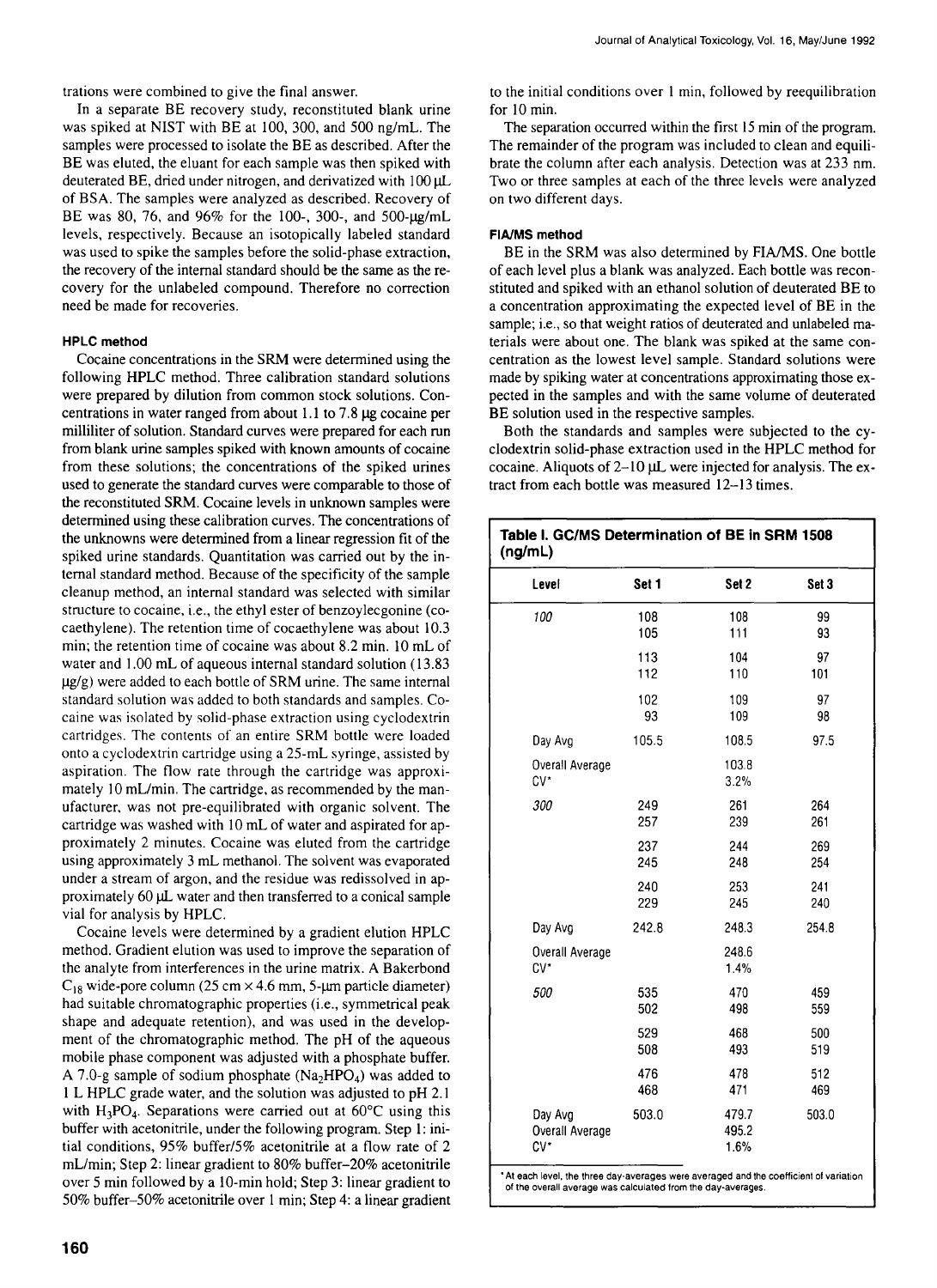The extracts were injected into a thermospray LC/MS interface, for which the operating conditions were as follows. The mobile phase was water containing 0.1M ammonium acetate, the flow rate was 1.2 mL/min, and the block temperature was  $275^{\circ}$ C. No chromatographic separation was used. Positive ions at  $m/z$ 290 and 293, the  $(M+H)^+$  ions of the BE and deuterated BE, were used for quantitation.

This FIA/MS method gave rapid results and high sensitivity, but it was found that an interference present in the extract from the blank urine gave an ion at  $m/z$  290 and thus interfered with the measurement. Because the same urine pool was used to make all four levels of the standard reference material, the measured value for the blank was subtracted from the measured value for the other levels.

The validity of this assumption was verified by using minimal separation on short columns. Under conditions where the blank approached zero, the other levels approached that of the HA/MS method after subtracting the blank. However, the sensitivity, and hence the precision, were not as good because of the wider peaks and the presence of methanol.

Both standard solutions and urine samples were spiked with the same amounts of internal standards and were subjected to the same extraction procedures. Concentrations were calculated

| Level                      | Set 1 | Set 2          | Set 3 |
|----------------------------|-------|----------------|-------|
| 100                        | 84.5  | 82.0           | 81.2  |
|                            | 80.7  | 83.1           | 82.1  |
|                            | 84.8  | 85.1           | 79.2  |
|                            | 89.3  | 87.4           | 76.0  |
|                            | 89.2  | 83.0           | 85.9  |
|                            | 84.2  | 88.1           | 83.9  |
| Day Avg                    | 85.4  | 84.8           | 81.4  |
| Overall Average<br>CV*     |       | 83.9<br>1.5%   |       |
| 300                        | 254   | 260            | 249   |
|                            | 250   | 267            | 253   |
|                            | 242   | 276            | 249   |
|                            | 258   | 256            | 247   |
|                            | 241   | 263            | 241   |
|                            | 251   | 237            | 245   |
| Day Avg                    | 249.3 | 259.8          | 247.3 |
| Overall Average<br>$CV^*$  |       | 252.1<br>1.5%  |       |
| 500                        | 433   | 406            | 426   |
|                            | 432   | 425            | 424   |
|                            | 419   | 409            | 402   |
|                            | 436   | 434            | 426   |
|                            | 420   | 401            | 416   |
|                            | 416   | 428            | 413   |
| Day Avg<br>Overall Average | 426.0 | 417.2<br>420.3 | 417.8 |

9 At each level, **the three day-averages were** averaged and **the coefficient** of variation of the overall average was calculated from the day-averages.

by comparing ratios of areas of the peaks at  $m/z$  290 and and 293 for the samples and for the standards; i.e., sample concentration = standard concentration  $\times$  (R<sub>sample</sub>/R<sub>standard</sub>), where R =  $area_{290}/area_{293}$ .

# **Results and Discussion**

The primary approach used at NIST to certify an analyte, that is, to publish a particular value as an accurate one, is to use the results from two independent and reliable methods. This approach is based on the rationale that the likelihood of two independent methods being biased by the same amount, in the same direction, is small. It is with this approach that the concentrations of BE and cocaine in this SRM were certified. At present, we do not have the two independent and reliable methods necessary to certify a value for ecgonine methyl ester.

The GC/MS measurements for BE and cocaine are listed in Tables I and II, respectively. The coefficients of variation (CV)

| Table III. HPLC Determination of Cocaine in SRM<br>1508 (ng/mL) |                   |  |  |
|-----------------------------------------------------------------|-------------------|--|--|
| Day 1                                                           | Day 2             |  |  |
| 90<br>93<br>92                                                  | 109<br>112<br>95  |  |  |
| 91.7                                                            | 105.3             |  |  |
|                                                                 | 98.5<br>6.9%      |  |  |
| 274<br>268<br>266                                               | 300<br>264        |  |  |
| 269.3                                                           | 282.0             |  |  |
|                                                                 | 275.6<br>2.3%     |  |  |
| 443<br>426<br>451                                               | 433<br>467<br>420 |  |  |
| 440.0                                                           | 440.0             |  |  |
|                                                                 | 440.0<br>0.0%     |  |  |
|                                                                 |                   |  |  |

9 At each level, the two **day-averages were averaged and the coefficient** of variation of **the overall average was calculated from the day-averages.** 

| <b>Sample</b><br>level | BE<br>signal | <b>BE</b> signal<br>minus blank* | Number of<br>measurements |
|------------------------|--------------|----------------------------------|---------------------------|
| Blank                  | 37           | 0                                | 13                        |
| 100                    | 140          | 103                              | 13                        |
| 300                    | 306          | 269                              | 12                        |
| 500                    | 561          | 524                              | 13                        |